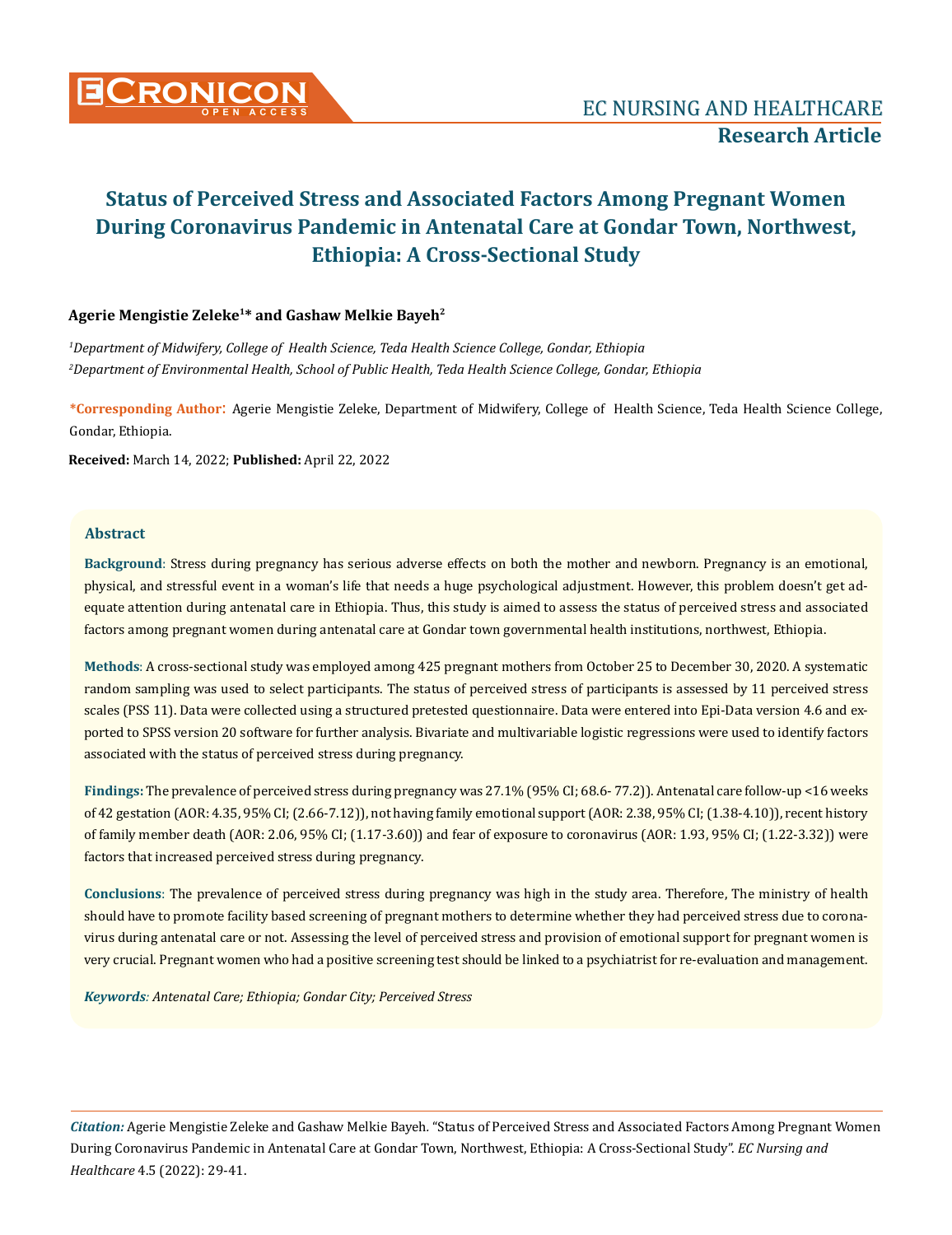30

### **Abbreviations**

ANC: Antenatal Care; COVID: Corona Virus Infection Disease; IRB: Institutional Research Ethics Review Board; PSS: Perceived Stress Scale; WHO: World Health Organization

### **Introduction**

Perceived stress during pregnancy is defined as the imbalance a pregnant woman feels when she cannot cope with her demands [1]. These stressful events in a woman's life need enormous psychological and behavioral adjustment [2] and necessary screening and appropriate support during antenatal follow-up by healthcare providers [3,4]. Physiological enlargement of the endocrine gland occurs during pregnancy which produces hormonal responses to both the hypothalamic- pituitary adrenal (HPA) axis and the sympathetic nervous system[5]. The hormonal changes during pregnancy predisposes to an increased psychological disorders[6, 7] such as stress, depression, anxiety, and obsessive-compulsive disorders[8, 9]. Moreover, pregnant women encounter mixed feelings of imbalance between the desire for external support from healthcare providers due to fear of coronavirus infection and the health care demands of pregnancy period[10]. The effects of psychological stress on pregnancy were preterm birth, low birth weight, neonatal asphyxia, premature rupture of membrane (PROM), and maternal-fetal compromise[11, 12]. It may also cause delays in mental and physical development, vision and hearing impairments[13, 14].

Only few was reported about the prevalence and associated factors perceived stress of pregnant women's particularly in the period of corona virus pandemic. For instance, the prevalence of perceived stress during pregnancy was reported to from 5.5% to 35%[15]. Other studies from Democratic Republic of the Congo, Nigeria, and Ghana revealed that the prevalence of perceived stress during pregnancy was 57.1%, 46.7%, and 28.6%, respectively [4, 16, 17]. The contributing factors to an increased perceived stress during pregnancy were age, marital status, educational status, occupation, religion, fear of obstetric related complications, and poor family support, past history of depression, domestic violence, and poor interpersonal skills of healthcare providers[8, 18-23]. However, the most important factor was fear of acquiring corona virus infection because of compromised quality of healthcare services [24-27]. This national pandemic coronavirus may be spread during provide a care inadequate preventive measures [28, 29].

Although there is ample research that links stress and pregnancy, there is still a paucity of evidence on perceived stress and its contributing factors among pregnant mothers after occurrence of corona virus pandemic in the Amhara region, particularly in the study area. Understanding the status of perceived stress during antenatal care is important for institutions to create strategies and guidelines for treating and alleviating the problem and its adverse maternal and neonatal outcomes. Therefore, our study is aimed to assess the prevalence of perceived stress and its associated factors among pregnant women during antenatal care in Gondar town, Ethiopia.

#### **Materials and Methods**

### **Study setting**

This study was conducted in public health facilities in Gondar town, Amhara Regional State, Northwest Ethiopia. The town is located in the Central Gondar Zone, Amhara Regional State and is at 748 km northwest of Addis Ababa, the capital of Ethiopia. According to the Ethiopian central statistics agency, the projected total population of Gondar town in the year 2021 is 378,000 [30]. The annual population growth rate and total fertility rate of the region were -2.2 and 4.2 respectively. The town has eight public health centers one public teaching comprehensive specialized referral hospital, and two private hospitals providing health services to the population.

### **Study design and period**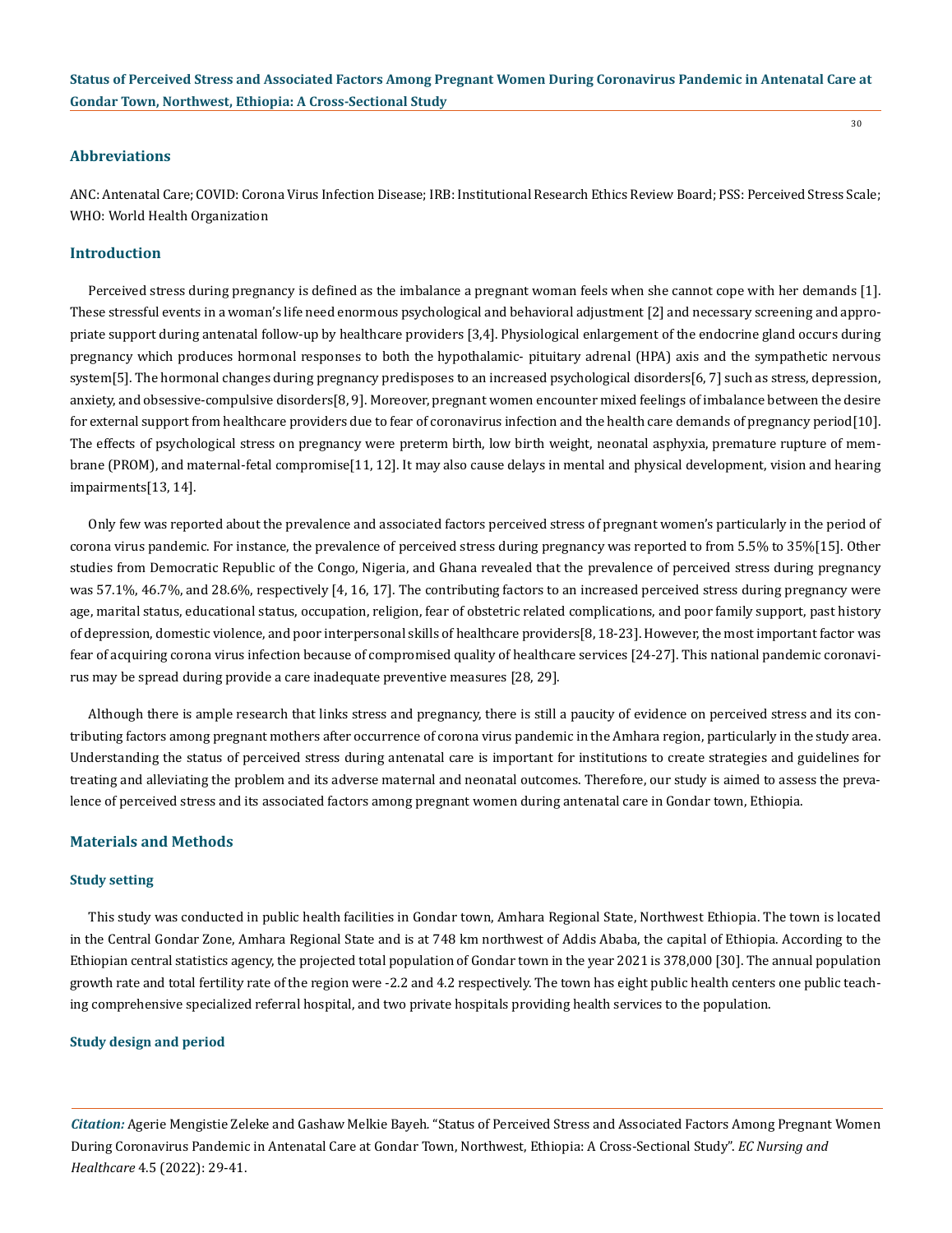An institutional quantitative research method was conducted from October 25 to December 30, 2020.

### **Participants**

All pregnant women who attended antenatal care (ANC) follow-up services were the source population while all pregnant women who attended antenatal care (ANC) follow-up service during the study period were study population. All pregnant women attended ANC follow-up in public health facilities and have been living in Gondar town for at least six month were included the study. All pregnant women attended ANC follow-up who had a history of psychiatric illnesses current pregnancy complications, intellectual disability were excluded from the study.

#### **Sample size determinations**

The sample size(n) was determined by using a single population proportion formula by considering the following statistical assumptions: A previous study in the Bale zone, southeast Ethiopia, using the same study setting and perceived stress measurement tool as this study, found that the prevalence of perceived stress in pregnant women was 21.4% [9]. The powers of 80% and a level of confidence of 95% were applied to determine the difference between groups, adding a non-response rate of 10%, d = 5% margin of error and a 1.5 design effect. After multiplying by the design effect of 1.5, it gave 425 samples.

#### **Sampling procedures**

In Gondar town, there are eight public health centers and one public comprehensive specialized referral hospital. Of these, Gondar comprehensive specialized referral hospital, Gondar Poly, Maraki, Azezo and Teda health centers were selected by simple random sampling technique. The allocation of the sample to each health facility was made proportionally based on the average number of pregnant women who had attended ANC follow-up services in the month proceeding the data collection period. Study participants were selected systematically from the ANC follow-up room. The first participant was selected by lottery method from their order of discharge registrations. To determine the interval of participants at the exit of the ANC follow-up in selected health facility, K<sup>th</sup> value was used. As reported, the annual number of ANC participants recorded at Gondar town public health facilities were 5,450.

#### **Data collection tools**

Data collected using a structured and pre-tested questionnaire were employed. Data were collected through face-to-face interviews which developed from different related literatures[8, 11, 16]. The questionnaire was prepared first in English and then translated into Amharic (a local language) to ensure consistency. Five midwives data collectors and two supervisors were recruited for the study.

#### **Study variables and measurements**

The outcome variable was the prevalence of pregnant women's perceived stress while socio-demographic variables (age, religion marital status, educational status of mother and partner, mother's occupational status, husband's occupation, family income), personal behaviors smoking, and alcohol drinking), obstetrics variables (pregnancy intention, parity, gestational age, and initiation of ANC follow-up); and serious life events (recent death of close relatives, physical/psychological trauma from death of the relative family members, suicidal idea/suicidal attempts, intimate partner violence, and fear of exposure to COVID 19 infection during ANC were independent variables.

The status of perceived stress level was measured using a perceived stress scale (PSS). The PSS was originally developed by Cohen., *et al*. in 1983 [31]. The PSS used in this study was customized to an 11-item version (PSS-11) from the original 14-item version (PSS-14) 14 measure for all general populations [32]. Since 11-item version (PSS-11) was more appropriate and easy-to-administer self-assessment

*Citation:* Agerie Mengistie Zeleke and Gashaw Melkie Bayeh*.* "Status of Perceived Stress and Associated Factors Among Pregnant Women During Coronavirus Pandemic in Antenatal Care at Gondar Town, Northwest, Ethiopia: A Cross-Sectional Study". *EC Nursing and Healthcare* 4.5 (2022): 29-41.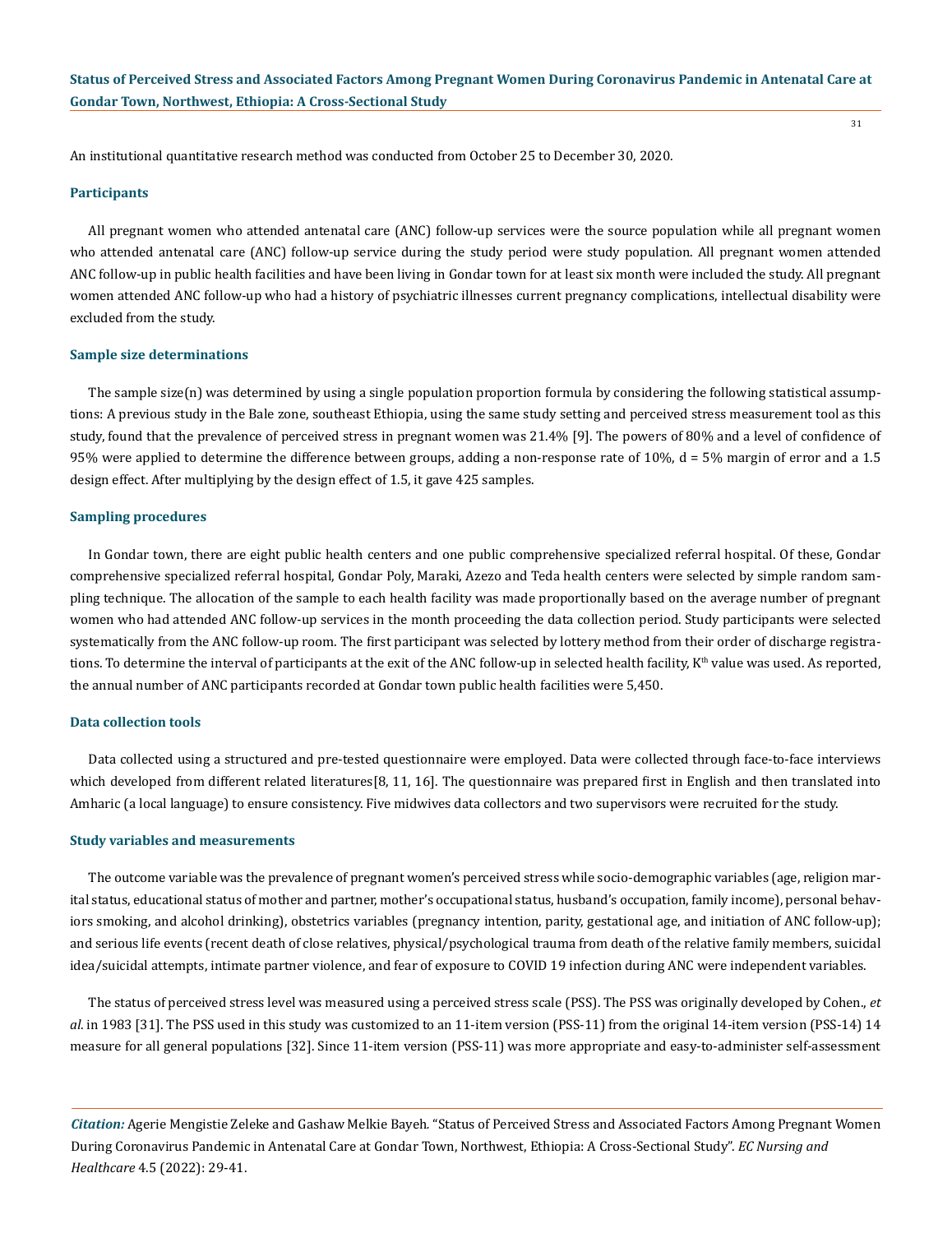tools for measuring perceived stress in pregnant women [2]. It has 11-item, evaluated by a 5-point Likert-type scale ranging from 0 (never) to 4 (very often), representing how often participants had perceived stress symptoms within the past month. The sum of all the 11 items was calculated for the PSS-11 score [33]. The perceived stress scale is scored by summing across all scale (PSS 11) items. Assessment total scores ranged from 0 to 44 with higher scores of ≥ 27.1% indicating pregnant women perceived stress symptoms [33].

### **Quality control of the data**

To assure the quality of the data, training was given to the data collectors and supervisors about the collection tools, data collection techniques, and ethical issues during the selection of the study participants and collection of the data. Pre-test of the questionnaires was conducted on 10% of the sample size, on 42 participants, in at health facility where the study was not undertaken. The pre-test was part of the training and its findings were discussed during the training day and all the concerns were clarified. Every day after data collection, filled questionnaires were reviewed by supervisors and the principal investigators to ensure the completeness of the questionnaires' data. Appropriate modifications such as wording, changing terms, rephrasing for better understanding, discarding the incomplete, and adding some information for clarity were made on the questionnaires accordingly. Data collections were closely monitored by investigators and supervisors. Moreover, quality of the collected data were assured by using statistical parameters. A Hosmer and Leme show goodness of fit test was conducted to test the model's fitness, and the model was adequate (p = 0.405). Multicollinearity was checked by using VIF and it was < 5. The study concluded that the PSS-11 had excellent goodness-of-fit, good reliability and high validity for assessing the stress perception level within cultural context of northwest part of the Ethiopia.

### **Data processing and analysis**

Data completeness and consistencies were checked by Epi-Data version 4.6. It was used for data entry and the data were exported to SPSS version 20 software. Logistic regression analysis was applied to identify the association between perceived stress and independent variables. Each variable that has a p-value less than 0.25 was added to the final model to control the confounders. A significant association was declared at p < 0.05. The results were presented in text and tables with an adjusted odds ratio (AOR) and the corresponding 95% confidence interval.

# **Results**

### **Socio-demographic characteristics**

A total of 421 pregnant participants, participated in this study, giving a response rate of 99.05%. The mean (mean ± SD) age of the participants was  $32.8 \pm (1.17)$  years. Among the total participants, 208 (49.6%) of the participants were orthodox Christians and 255 (60.6%) of the participants were married. Of the total participants, 148 (35.2%) had diplomas and above education, while 160 (38.0%) of participants' partners had no formal the educational background. Regarding occupational status, 170 (40.7%) were housewives and family income of 290 (68.9%) participants was earned monthly at 2500 EBR. Nearly two-thirds of the partners, 120 (28.5%), were employees in occupational status. About 229 (50.8%) of the husbands had attended secondary school and above. Besides, the majority of the respondents' husbands 173 (38.4%), were government employees (Table 1).

#### **Obstetric characteristics**

Of the total pregnant participants involved in this study, 267 (63.4%) of them were multigravida. About 380 (90.3%) of the participants got intentionally pregnant, and 377 (89.5%) of the pregnancies were planned and supported. More than half of the participants,

*Citation:* Agerie Mengistie Zeleke and Gashaw Melkie Bayeh*.* "Status of Perceived Stress and Associated Factors Among Pregnant Women During Coronavirus Pandemic in Antenatal Care at Gondar Town, Northwest, Ethiopia: A Cross-Sectional Study". *EC Nursing and Healthcare* 4.5 (2022): 29-41.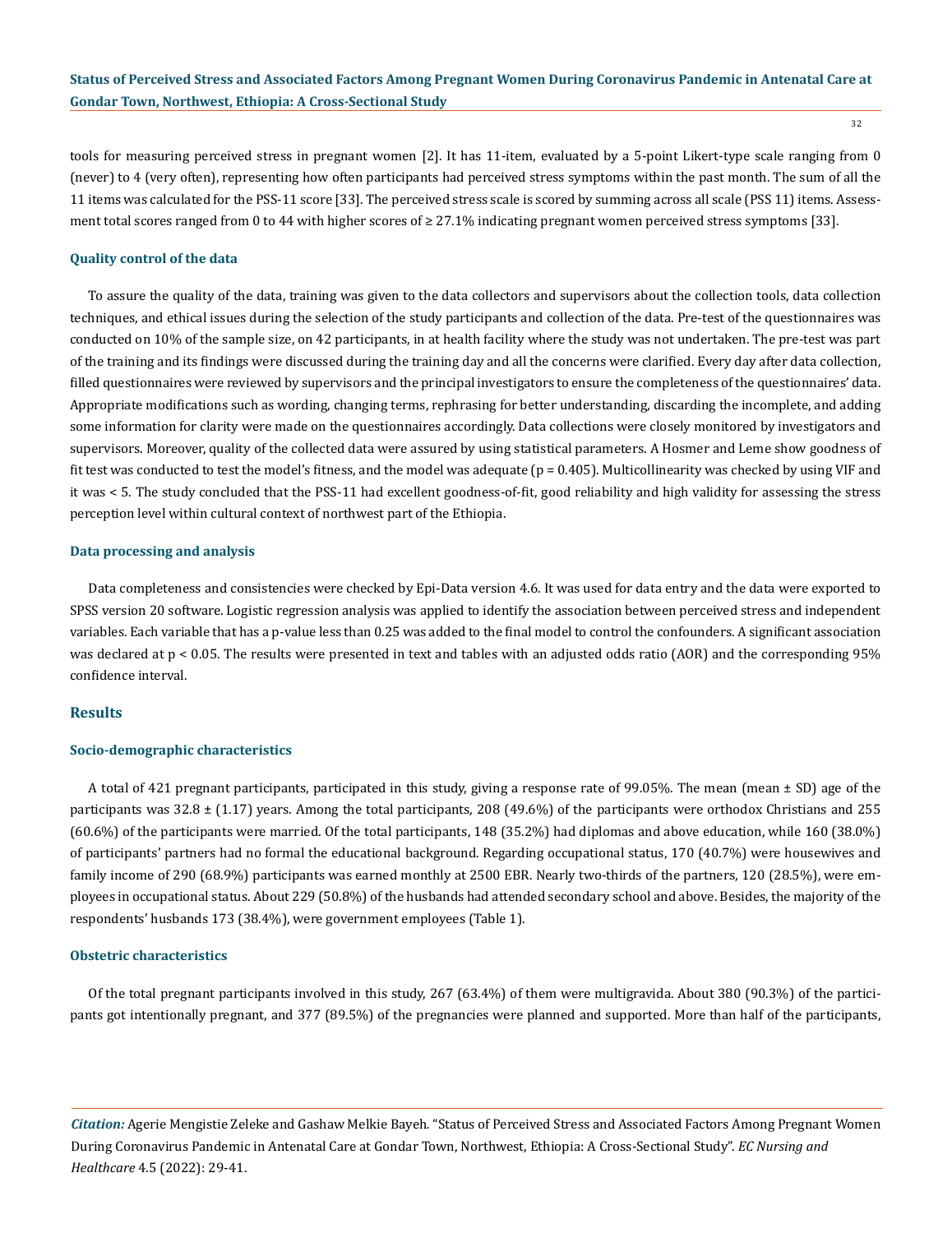| <b>Variables</b>            | <b>Category</b>       | <b>Frequency</b> | Percent (%) |  |
|-----------------------------|-----------------------|------------------|-------------|--|
| <b>Maternal Age</b>         | $\leq$ 24             | 110              | 26.1        |  |
|                             | 25-34                 | 238              | 56.5        |  |
|                             | $\geq$ 35             | 73               |             |  |
| <b>Marital status</b>       | Single                | 78               | 18.5        |  |
|                             | Married               | 255              | 60.6        |  |
|                             | Divorced              | 72               | 17.1        |  |
|                             | Windowed              | 16               |             |  |
| Religion                    | Orthodox              | 209              | 49.6        |  |
|                             | Muslim                | 96               | 22.3        |  |
|                             | Catholic              | 60               | 14.3        |  |
|                             | Protestant            | 56               | 13.8        |  |
| <b>Mother's education</b>   | No formal education   | 66               | 15.7        |  |
|                             | Primary school        | 114              | 27.1        |  |
|                             | Secondary school      | 91               | 21.6        |  |
|                             | Diploma and above     | 150              | 35.6        |  |
| <b>Mother's occupation</b>  | Unemployed or student | 216              | 51.3        |  |
|                             | Private employee      | 114              | 27.1        |  |
|                             | Governmental employee | 91               | 21.6        |  |
| <b>Partner's education</b>  | No formal education   | 160              | 38.0        |  |
|                             | Primary school        | 95               | 22.6        |  |
|                             | Secondary school      | 63               | 15.0        |  |
|                             | Diploma and above     | 103              | 24.5        |  |
| <b>Partner's occupation</b> | Unemployed or driver  | 211              | 50.1        |  |
|                             | Private employee      | 90               | 21.4        |  |
|                             | Governmental employee | 120              | 28.5        |  |
| <b>Family income</b>        | $\leq 1500$           | 65               | 15.4        |  |
|                             | 1501-2500             | 66               | 15.7        |  |
|                             | $\geq$ 2501           | 290              | 68.9        |  |

*Table 1: Socio-demographic characteristics of pregnant women during antenatal care in Gondar town at public health facility, northwest, Ethiopia, 2020, (n = 421).*

276 (65.6%), were antenatal care attendees before 16 weeks of gestation age, and about 201 (47.7%) of the current gestational age of participants were in second triministers during interviews. During the current pregnancy or previous pregnancy, 237 (56.3%) of the study subjects reported that they didn't face any type of obstetric complications (Table 2).

# **Maternal behavioral and support characteristics**

Three hundred and twenty-two (76.5%) of the participants had family emotional support, and at the same time, 314 (74.6%) of the

*Citation:* Agerie Mengistie Zeleke and Gashaw Melkie Bayeh*.* "Status of Perceived Stress and Associated Factors Among Pregnant Women During Coronavirus Pandemic in Antenatal Care at Gondar Town, Northwest, Ethiopia: A Cross-Sectional Study". *EC Nursing and Healthcare* 4.5 (2022): 29-41.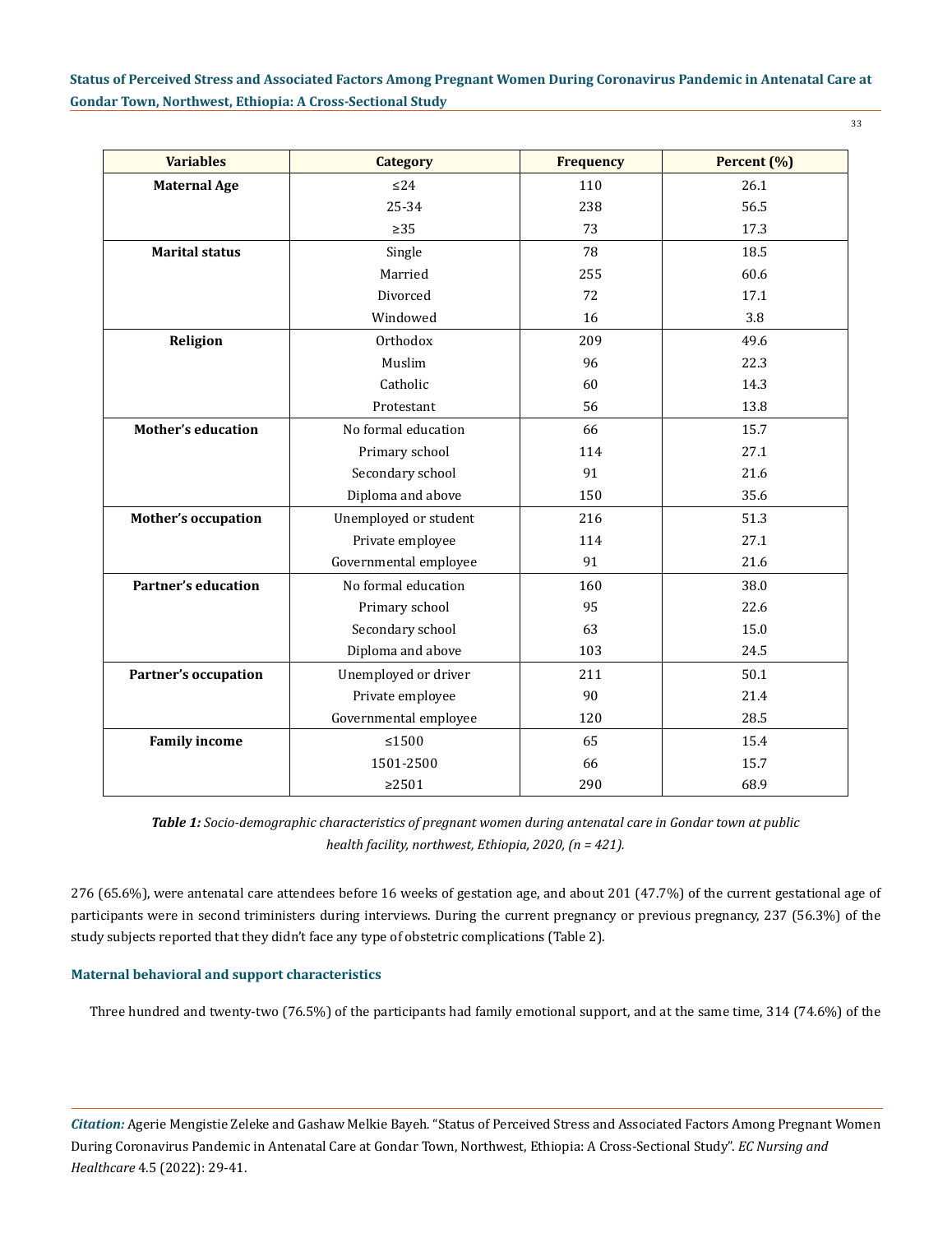| <b>Obstetric Characteristics</b> | Category            | <b>Frequency</b> | <b>Percent</b> |
|----------------------------------|---------------------|------------------|----------------|
| Gravidity                        | Primigravida        | 154              | 36.6           |
|                                  | Multigravida        | 267              | 63.4           |
| <b>Status of pregnancy</b>       | Planned             | 377              | 89.3           |
|                                  | Unplanned           | 44               | 10.5           |
| <b>Pregnancy intention</b>       | Yes                 | 380              | 90.3           |
|                                  | No                  | 41               | 9.7            |
| Time of starting of ANC          | <16 weeks           | 145              | 34.4           |
|                                  | $\geq 16$ weeks     | 276              | 65.6           |
| <b>Current gestational age</b>   | First triministers  | 115              | 27.3           |
|                                  | Second triministers | 201              | 47.7           |
|                                  | Third triministers  | 105              | 24.9           |
| Intimate partner violence        | Yes                 | 182              | 43.2           |
| during pregnancy                 | No                  | 239              | 56.8           |

*Table 2: Obstetric Characteristics of pregnant women during antenatal care unit of Gondar town at public health facility, northwest, Ethiopia, 2020, (n = 421).*

participants said their husbands/partners helped them and emotionally supported them during their current pregnancies. About 316 (75.1%) of the participants reported that their husbands/partners helped with financial support without conflicts. On the other hand, in terms of serious life events during pregnancy, 339 (80.5%) of the participants had no recent death of close relatives, according to the study.

Among the total of the study participants, 326 (75.1%) had no physical or psychological stressful events from their family, and 339 (80.5%) had suicidal ideas or suicidal attempts. Almost half of the participants (182 (43.2%)) reported being abused by an intimate partner while pregnant. The majority 380 (90.3%)) of the participants were never smokers, and 341 (81.1%) were never drinkers. Finally, among the total study participants, 276 (65.6%) had fear of being to be exposed to the national coronavirus (Table 3).

| Maternal behavioral and support Characteristic   | Category       | <b>Frequency</b> | <b>Percent</b> |
|--------------------------------------------------|----------------|------------------|----------------|
| Family emotional support                         | Yes            | 322              | 23.5           |
|                                                  | No             | 99               | 76.5           |
| Husband emotional support                        | Yes            | 107              | 25.4           |
|                                                  | No             | 314              | 74.6           |
| Partner helps by financial support               | Yes            | 105              | 24.9           |
|                                                  | No             | 316              | 75.1           |
| Death of close relatives                         | Yes            | 82               | 19.5           |
|                                                  | N <sub>0</sub> | 339              | 80.5           |
| Physical /psychological trauma from their family | Yes            | 105              | 24.9           |
|                                                  | No             | 316              | 75.1           |

*Citation:* Agerie Mengistie Zeleke and Gashaw Melkie Bayeh*.* "Status of Perceived Stress and Associated Factors Among Pregnant Women During Coronavirus Pandemic in Antenatal Care at Gondar Town, Northwest, Ethiopia: A Cross-Sectional Study". *EC Nursing and Healthcare* 4.5 (2022): 29-41.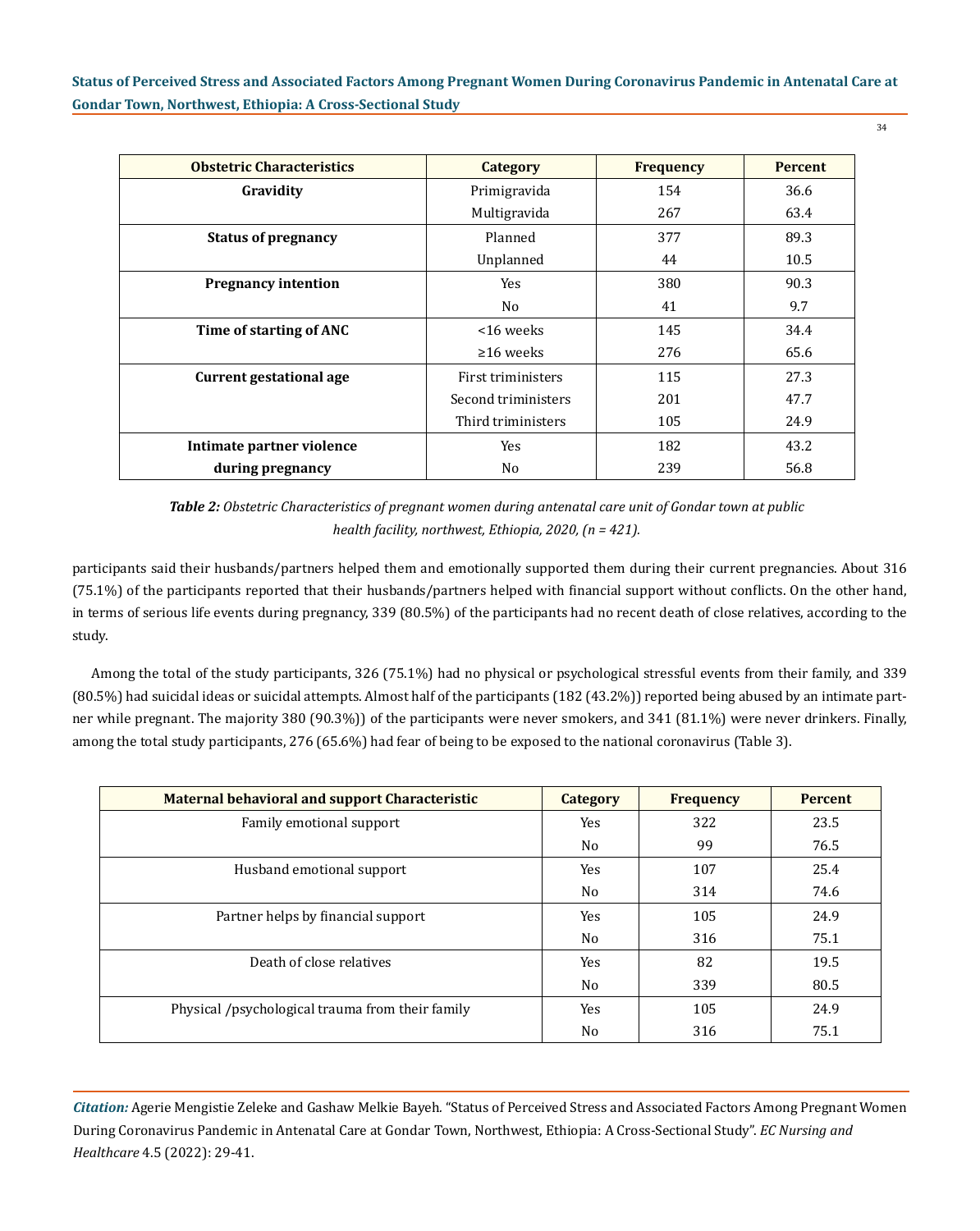| ×       |         |  |
|---------|---------|--|
| ۰.<br>× | ×<br>۰. |  |

| Suicidal idea or suicidal attempt          | Yes            | 82  | 19.5 |
|--------------------------------------------|----------------|-----|------|
|                                            | No             | 339 | 80.5 |
| Intimate partner violence during pregnancy | Yes            | 182 | 43.2 |
|                                            | No             | 239 | 56.8 |
| Feared of national pandemic cornea virus   | Yes            | 145 | 34.4 |
|                                            | N <sub>0</sub> | 276 | 65.6 |
| Mother drink alcohol                       | Yes            | 80  | 19.9 |
|                                            | No             | 341 | 81.1 |
| Mother smoking                             | Yes            | 41  | 9.7  |
|                                            | N <sub>0</sub> | 380 | 90.3 |

*Table 3: Maternal support distribution among pregnant women during antenatal care in Gondar town at public health facility, northwest, Ethiopia, 2020, (n = 421).*

### **Prevalence and factors associated with perceived stress during pregnancy**

Overall, the prevalence of perceived stress was 27.1%; 95% CI (68.6%-77.2%).

The association between perceived stress and its associated factors among the pregnant participants was analyzed using binary logistic regression. All factors which have a p-value of < 0.25 in bivariate analysis were considered in the multivariable logistic regression model.

Hence, marital status, husband's educational status, participants, occupation, ANC follow-up < 16 weeks, gestational age, family emotional support during pregnancy, intimate partner violence during pregnancy, presence of recent death of close relatives of participants, and fear of exposure to the corona virus were included in the multivariable analysis. After adjusting for confounding effects using multiple logistic regression analysis, ANC follow-up < 16 weeks, family emotional support, the presence of recently deceased close relatives, and fear of the coronavirus found to be were significant associated factors.

The odds of having perceived stress among the pregnant participants who started ANC before 16 weeks of gestational age were 4.35 times higher than those mothers who have ANC < 16 weeks of gestational age (AOR: 4.35; 95% CI; (2.660 - 7.122)). Participants who did not receive emotional support from their families during pregnancy reported 2.38 times more stress than their counterparts (AOR: 2.38, 95% CI; (1.384 - 4.095)).

The likelihood of having perceived stress was about 1.93 times higher for mothers who had feared exposure to a national coronavirus pandemic (AOR: 1.93, 95% CI; (1.215 - 3.317) as compared to those participants who had not feared exposure to the national pandemic coronavirus. Finally, the odds of developing perceived stress was higher among participants who had a recent death of close relatives (AOR: 2.06, 95% CI; (1.173 - 3.601)) ( Table 4).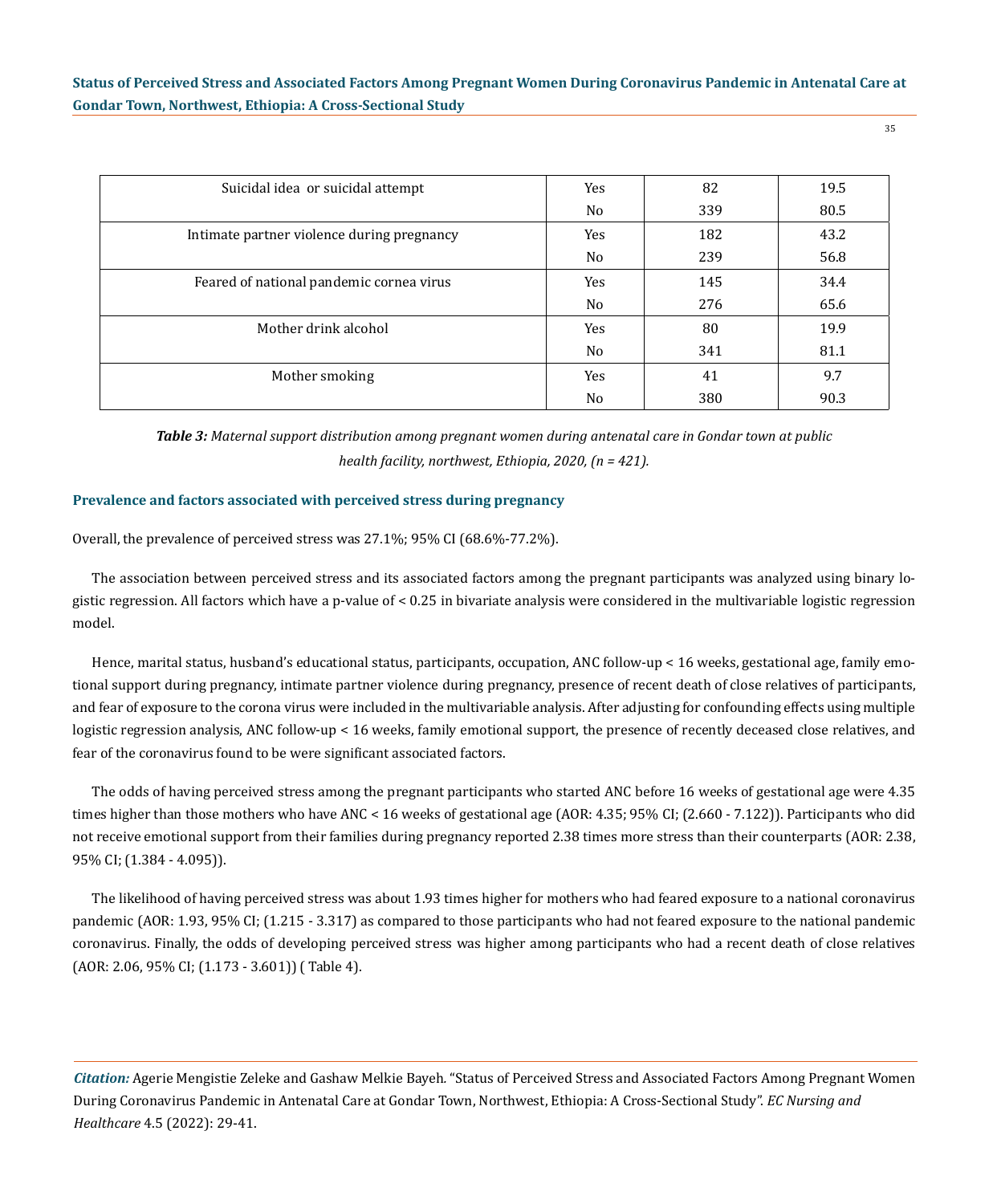| <b>Types of variable</b>            | <b>Perceived stress</b> |           | <b>COR (95%CI)</b>       | <b>AOR</b> (95% CI)      | P - value |
|-------------------------------------|-------------------------|-----------|--------------------------|--------------------------|-----------|
|                                     | <b>Yes</b>              | <b>No</b> |                          |                          |           |
| <b>Marital status</b>               |                         |           |                          |                          |           |
| Single                              | 25                      | 53        | $0.79$ $(0.257 - 2.405)$ | $1.7(0478 - 6.124)$      | 0.43      |
| Married                             | 54                      | 201       | $0.45(0.156 - 1.287)$    | $0.97$ $(0.292 - 3.237)$ | 0.93      |
| Divorced                            | 29                      | 43        | $1.12$ (0.368 - 3.482)   | $2.8(0.778 - 10.255)$    | 0.12      |
| Windowed                            | 6                       | 10        | Rf                       | Rf                       | Rf        |
| <b>Maternal occupational status</b> |                         |           |                          |                          |           |
| Unemployed or student               | 53                      | 163       | $0.70$ $(0.406 - 1.192)$ | $0.87$ (0.465 - 1.619)   | 0.73      |
| Private employee                    | 32                      | 82        | $0.83$ (0.457 - 1.522)   | $0.56$ $(0.557 - 2.227)$ | 0.73      |
| Governmental employee               | 29                      | 62        | Rf                       | Rf                       | Rf        |
| <b>Husband educational status</b>   |                         |           |                          |                          |           |
| No formal education                 | 43                      | 117       | $1.21(0.681 - 2.150)$    | $0.86$ (0.446 - 1.644)   | 0.66      |
| Primary school                      | 31                      | 64        | $1.59(0.852 - 2.982)$    | $1.46(0.721 - 2.956)$    | 0.34      |
| Secondary school                    | 16                      | 47        | $1.12(0.541 - 2.321)$    | $0.89$ (0.395 - 2.016)   | 0.65      |
| Diploma and above                   | 24                      | 79        | Rf                       | Rf                       | Rf        |
| <b>Husband occupational status</b>  |                         |           |                          |                          |           |
| Unemployed or driver                | 55                      | 156       | $0.76$ (0.465 - 1.245)   | $0.86$ (0.487 - 1.515)   | 0.85      |
| Private employee                    | 21                      | 69        | $0.66$ (0.353.1.223)     | $0.75(0.466 - 1.537)$    | 0.60      |
| Governmental employee               | 38                      | 82        | Rf                       | Rf                       | Rf        |
| ANC starting in week                |                         |           |                          |                          |           |
| $\geq$ 16 weeks                     | 229                     | 47        | Rf                       | Rf                       | Rf        |
| <16 weeks                           | 78                      | 67        | $4.19$ (2.661 - 6.583)   | 4.35 $(2.660 - 7.122)**$ | 0.000     |
| <b>Gestational age</b>              |                         |           |                          |                          |           |
| First triministers                  | 51                      | 64        | $2.30(1.300 - 4.078)$    | $1.58(0.750 - 3.340)$    | 0.30      |
| Second triministers                 | 36                      | 165       | $0.63$ $(0.358 - 1.111)$ | $1.10(0.532 - 2.076)$    | 0.96      |
| Third triministers                  | 27                      | 78        | Rf                       | Rf                       | Rf        |
| <b>Family emotional support</b>     |                         |           |                          |                          |           |
| Yes                                 | 247                     | 75        | Rf                       | Rf                       | Rf        |
| No                                  | 60                      | 39        | $2.14(1.326 - 3.455)$    | 2.38 (1.384 - 4.095) *   | 0.002     |
| <b>Death of close relatives</b>     |                         |           |                          |                          |           |
| Yes                                 | 237                     | 96        | $1.58(0.359 - 1.122)$    | $2.06$ (1.173 - 3.601) * | 0.012     |
| No                                  | 70                      | 18        | Rf                       | Rf                       | Rf        |
| Fear of corona virus                |                         |           |                          |                          |           |
| Yes                                 | 119                     | 26        | $2,14$ (1.307 - 3.511)   | $1.93$ (1.215 - 3.317) * | 0.018     |
| No                                  | 188                     | 88        | Rf                       | $\mathbf{R}\mathbf{f}$   | Rf        |
| Intimate partner violence           |                         |           |                          |                          |           |
| Yes                                 | 180                     | 55        | $1.32$ (0.858 - 2.035)   | $1.25(0.770 - 2.024)$    | 0.54      |
| No                                  | 127                     | 59        | $\mathbf{R}\mathbf{f}$   | $\mathbf{R}\mathbf{f}$   |           |

*Table 4: Bivariate and multivariable logistic regressions analysis of factors associated with perceived prenatal stress among pregnant women who attended ANC in Gondar town, public health facility, northwest, Ethiopia, 2020 (n=421)*

*Note\*shows significant at p< < 0.05\*\*, Statically significant at p<0.000, Hosmer and Lemeshow, the goodness of fit test P 0.287,* 

*Rf =Reference.*

*Citation:* Agerie Mengistie Zeleke and Gashaw Melkie Bayeh*.* "Status of Perceived Stress and Associated Factors Among Pregnant Women During Coronavirus Pandemic in Antenatal Care at Gondar Town, Northwest, Ethiopia: A Cross-Sectional Study". *EC Nursing and Healthcare* 4.5 (2022): 29-41.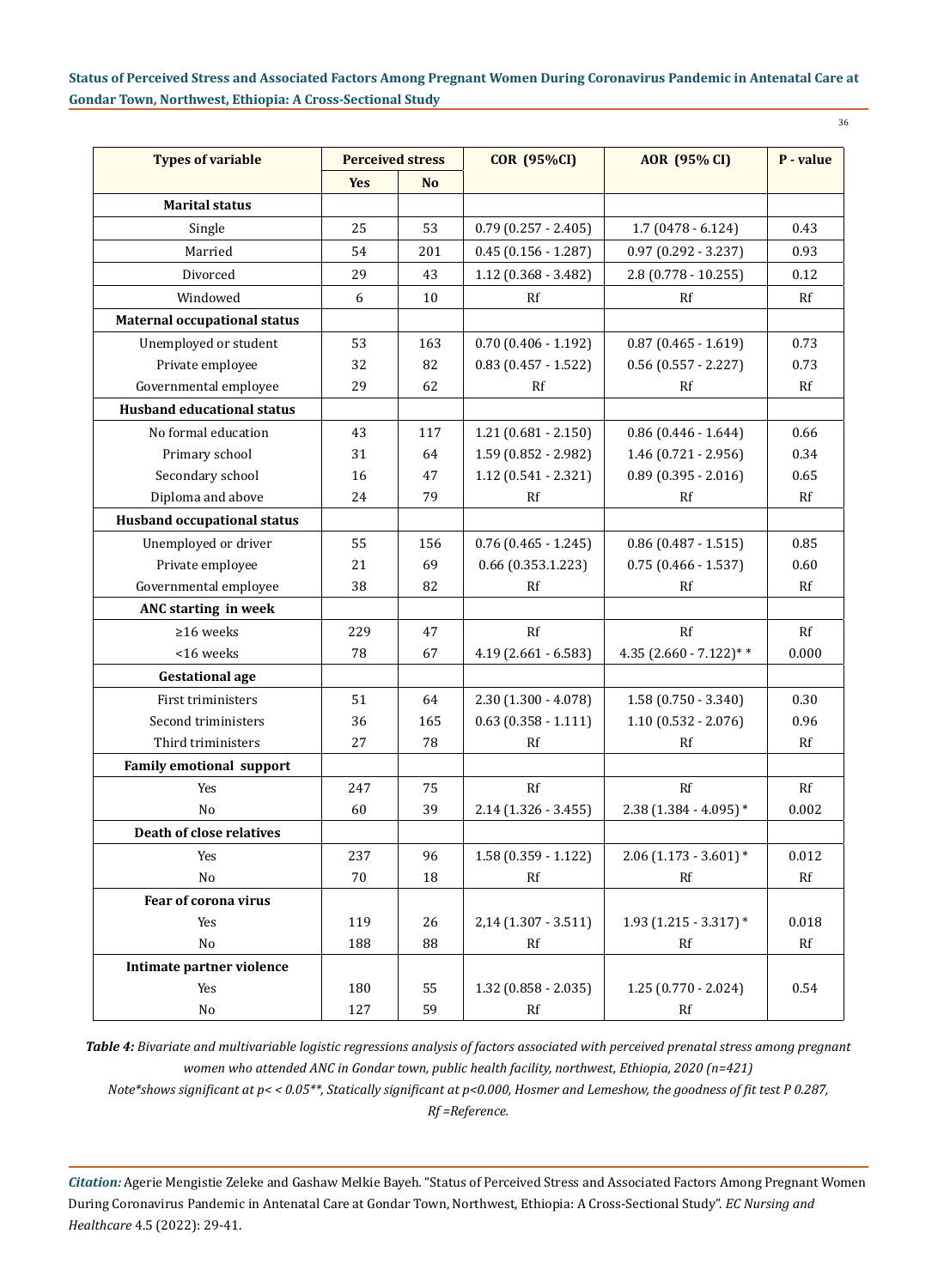### **Discussion**

The overall status of perceived stress among pregnant women during antenatal care at public health facility in Gondar town was 27.1% (95% CI; (68.6%, 77.2%)). This study's finding was also higher than the studies conducted in different countries; in Iran, 12.4% [34], in the United States of America 6% [32], and Canada 17.2% [35], and in urban Thailand 23.6% [2], Tehran, Iran 25.5% [36]. There were differences in terms of socio-cultural, geographical area, economic status, educational level, and life standard across the countries. This inconsistency can also be due to the fact that, in Ethiopia, the communities have good emotional support during pregnancy, and this may decrease stress among pregnant women. The other difference could be explained by the difference in study period, and fear of the coronavirus, which could increase the impact of pregnancy stress on these study participants when compared to the participants of previous studies done before the coronavirus is happen [32,35].

In contrast, the findings of this study were lower than those of previous studies done in Saudi Arabia (33.4%) [34], Ghana (50%) [15], the Democratic Republic of the Congo (57.1%) [4], and Nepal (34%) [37]. These discrepancies can be explained as a difference in sociocultural status, study period, and lack of community support resulting in a increase prevalence of perceived stress. For example, evidence from Iran study showed that pregnant women with favorable social support had significantly less stress than those with unfavorable social support [38].

In the current study, than having antenatal care < 16 weeks of gestational age was more likely to cause perceived stress than those having antenatal care after 16 weeks of gestational age. This finding is in contrast with previous studies employed in China and Nepal, which stated that late initiation of antenatal care was significantly associated with a higher level of perceived stress [12, 37]. This finding is contrary to the study employed in China, which states that late initiation of antenatal care is significantly associated with pregnancyrelated perceived stress [12]. Because women in the early period of pregnancy face different hormonal and physiological changes, these changes may expose them to stress. Another possible explanation is a disparity in socio-cultural and living standards status which makes it difficult for mothers to cope with pregnancy and raised stress with limited resources.

In this study, it is found that pregnant women who had no family emotional support during pregnancy had perceived stress compared with pregnant women who had family emotional support. This finding is in line with the studies carried out in Ghana [16] and in the Bale zone of Ethiopia [9]. This consistency may be due to not having social support during pregnancy which may lead the mother to be isolated and may result in perceived stress. This consistency might also be supported by women in the community who feel a dilemma or worry about suicidal attempts during pregnancy. There is also strong evidence from a prior study from Iran that pregnant women with favorable social support had significantly less stress than those with unfavorable social support [39]. Additionally, lack of social support during pregnancy may lead the mother to be isolated and stressed.

According to the finding of this study, a pregnant woman who feared exposure to the coronavirus pandemic during her current pregnancy experienced more perceived stress compared with pregnant women who did not have fear. This association is supported by different previous studies. To have known that a mother had COVID-19 had a greater impact on mental and physical health than not knowing whether or not one had corona infections [24,40,41]. Currently, people especially pregnant women are stressed and overloaded with information about the worldwide coronavirus since it has still not been proven to affect mother-to-child transition and adverse birth outcomes. On the other hand, one possible explanation could be fear of exposure to a national coronavirus pandemic, and pregnant women might fear compromised health care services that lead to stress. This finding is also supported by a comparative study [42].

Finally, the odds of developing perceived stress were 2.06 times more likely among participants who had history of at recent death of close relatives when compared with who had no history of at recent death of close relatives (AOR = 2.06; CI (1.173 - 3.601)). This associa-

*Citation:* Agerie Mengistie Zeleke and Gashaw Melkie Bayeh*.* "Status of Perceived Stress and Associated Factors Among Pregnant Women During Coronavirus Pandemic in Antenatal Care at Gondar Town, Northwest, Ethiopia: A Cross-Sectional Study". *EC Nursing and Healthcare* 4.5 (2022): 29-41.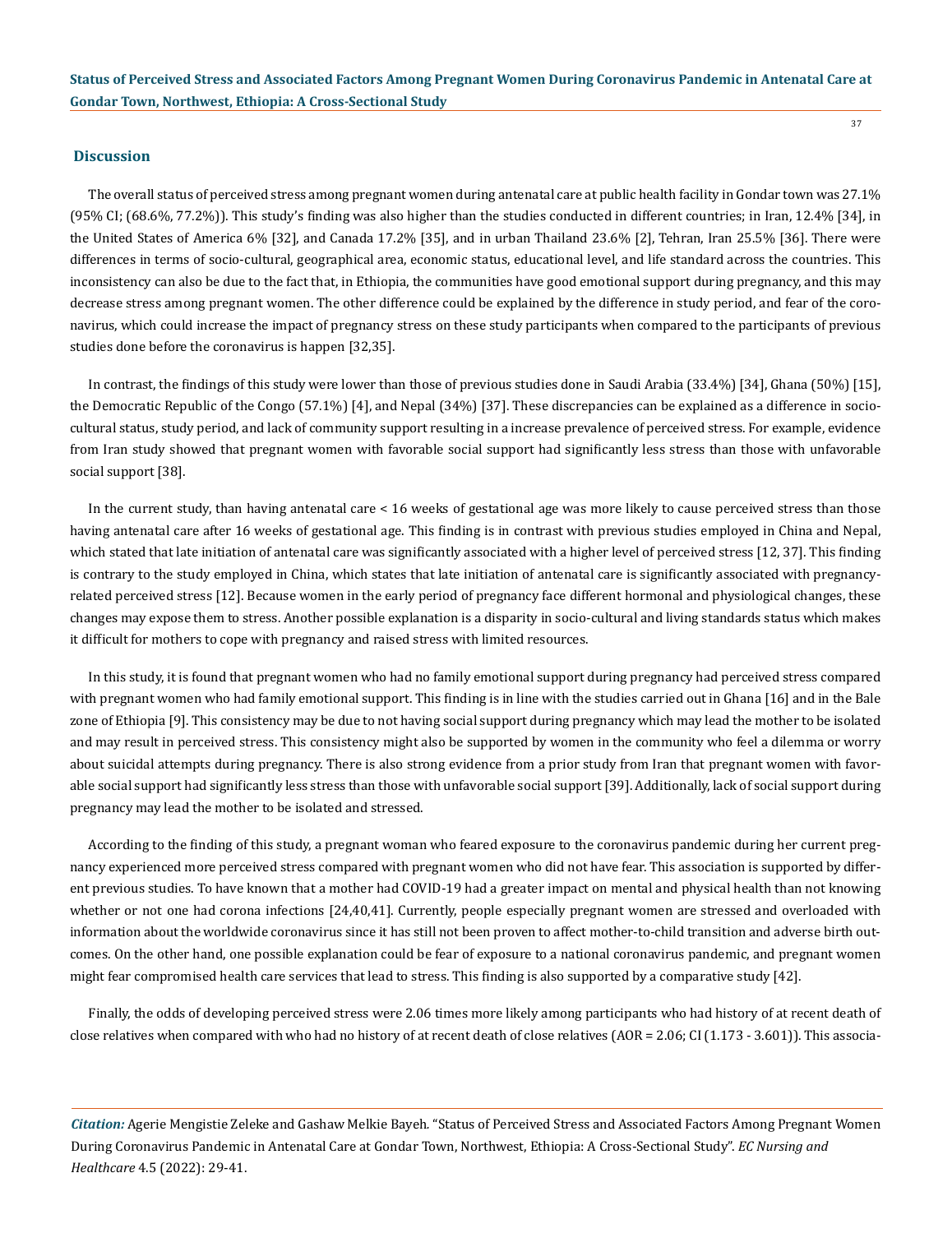tion was in line with different studies [37,43]. The possible reasons might be due to the traumatic memories of the death of their family and the psychological impact on mental health. In that view, in the Ethiopian culture, the death of a family member had a strong effect on emotional status [9,11].

# **Limitations of the Study**

This study was institution-based; hence its findings may not reflect the stress of all the pregnant women in the community. Social desirability bias could also be a concern. The cross-sectional study could not help the researchers establish a cause-effect relationship.

### **The Strength of the Study**

Many variables were addressed and assessed; it was also possible to conduct a face-to-face interview with maximum precaution rather than a simple email, online or telephone survey to evaluate the real perceptions.

# **Conclusions**

The prevalence of perceived stress during pregnancy was high in study area. Antenatal care follow-up < 16 weeks of 42 gestation, participants who haven't family emotional support, recent family death participants' family members and fear of exposure to coronavirus were significantly associated with perceived stress during the pregnancy. Therefore, ministry of health to incorporate screening the status of pregnancy perceived stress into basic antenatal care guidelines to screen for psychosocial stress during pregnancy are very important. Assessing the level of perceived stress and provision of emotional support for pregnant women is also very crucial. Pregnant women who had a positive screening test were link to a psychiatrist for re-evaluation and proper management.

### **Acknowledgments**

The author's heartfelt thank goes to all Teda health science college management staff for giving time. Our sincere thanks also go to the Amhara public health institute for giving us Ethical clearance and approval. We would like to acknowledge the Gondar town district health offices, and catchment health facility centers, and data collectors for their genuine support in the data collection processes. Finally, we sincerely appreciate our friends for supporting how to write and review the manuscript.

# **Declaration**

### **Ethical approval and consent to participate**

The ethical approval was obtained from the Ethical Committee of the Amhara Public Health Institution (APHI) because our institution did not have the authority to give ethical approval. Permission letter was obtained from both the North Gondar zonal health department's office and office of each health facility. After explaining the objectives of the study in detail, informed written consent was obtained from all the study participants. The respondents were also informed that they have the full right to withdraw or refuse at any time from the process. Confidentiality of information given by each respondent was kept properly and anonymity was explained clearly for the participants. Pregnant women diagnosed with psychiatric disorders were counseled and linked to psychiatrist for re-evaluation and proper managements.

### **Funding Statement**

There is no source of funding for this research. All costs were covered by researchers.

*Citation:* Agerie Mengistie Zeleke and Gashaw Melkie Bayeh*.* "Status of Perceived Stress and Associated Factors Among Pregnant Women During Coronavirus Pandemic in Antenatal Care at Gondar Town, Northwest, Ethiopia: A Cross-Sectional Study". *EC Nursing and Healthcare* 4.5 (2022): 29-41.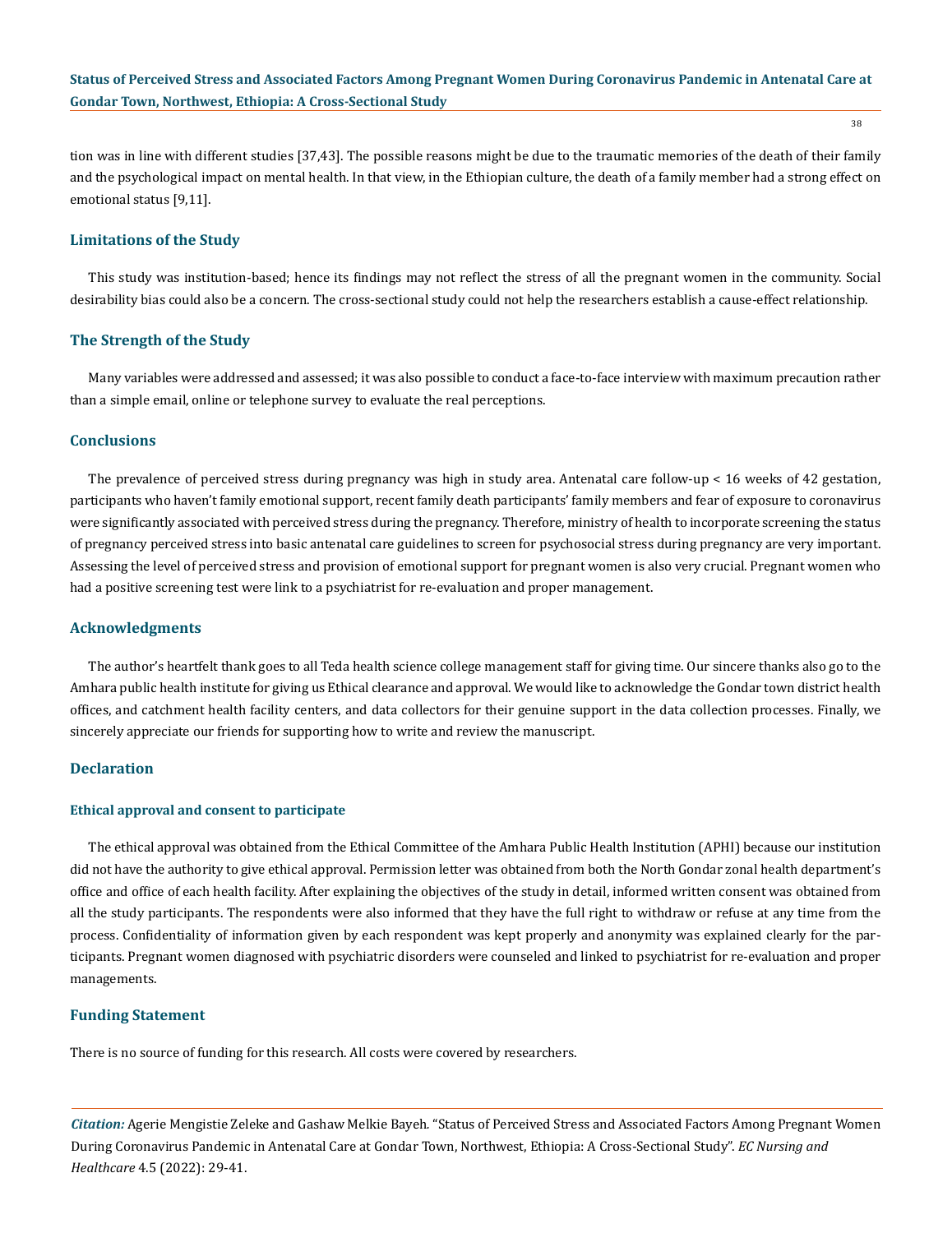### **Availability of Data and Materials**

The datasets used and/or analyzed during the current study are available from the corresponding author on reasonable request.

# **Authors' Contributions**

AM- was involved in the conception and design of the research project proposal, collect, analyzes, interpret the data and results and preparation and critical review of the manuscript. Another author (GM) was involved in reviewing the research project proposal and interpretation of results as well as preparing and critical review of the manuscript.

### **Bibliography**

- 1. Binod Kumar Deo NS., *et al*[. "A Study on Pregnancy, Perceived Stress and Depression".](https://www.nepjol.info/index.php/jbpkihs/article/download/30331/24280) *Journal of BP Koirala Institute of Health Sciences* [3.1 \(2020\): 79-87.](https://www.nepjol.info/index.php/jbpkihs/article/download/30331/24280)
- 2. [Wassapol Thongsomboon KK and Nitchawan Kerdcharoen. "Perceived Stress and Associated Factors Among Pregnant Women At](https://pubmed.ncbi.nlm.nih.gov/33293879/)tending Antenatal Care in Urban Thailand". *[Dove Press Journal, Psychology Research and Behavior Management](https://pubmed.ncbi.nlm.nih.gov/33293879/)* (2020).
- 3. [Heera Shenoy TRK and Sheela Shenoy T. "Screening for perceived stress among pregnant women availing antenatal care at a tertiary](https://www.ijrcog.org/index.php/ijrcog/article/view/8624)  care teaching institution in Kerala, India". *[International Journal of Reproduction, Contraception, Obstetrics and Gynecology](https://www.ijrcog.org/index.php/ijrcog/article/view/8624)* 9.8 (2020): [3279-3273.](https://www.ijrcog.org/index.php/ijrcog/article/view/8624)
- 4. Reeta Vijayaselvi MMB., *et al*[. "Risk factors for stress during antenatal period among pregnant women in tertiary care hospital of](https://pubmed.ncbi.nlm.nih.gov/26557568/)  southern India". *[Journal of Clinical and Diagnostic Research](https://pubmed.ncbi.nlm.nih.gov/26557568/)* (2015): 910.
- 5. Silvana Andre Âa Molina Lima., *et al*[. "Is the risk of low birth weight or preterm labor greater when maternal stress is experienced](https://pubmed.ncbi.nlm.nih.gov/30048456/)  [during pregnancy? A systematic review and meta-analysis of cohort studies".](https://pubmed.ncbi.nlm.nih.gov/30048456/) *Plos one* 13.7 (2018): e0200594.
- 6. Pickler RH MJ., *et al*[. "A model of neurodevelopmental risk and protection for preterm infants".](https://pubmed.ncbi.nlm.nih.gov/21045616/) *Journal of Perinatal and Neonatal Nursing* [24.4 \(2010\): 356.](https://pubmed.ncbi.nlm.nih.gov/21045616/)
- 7. [Barthélémy Tandu-Umba DKD and Gilbert L. "Maternal Stress and Pregnancy Outcomes".](https://www.scirp.org/journal/paperinformation.aspx?paperid=45831) *Open Journal of Obstetrics and Gynecology* [4 \(2014\): 361-370.](https://www.scirp.org/journal/paperinformation.aspx?paperid=45831)
- 8. [Pais M PM. "Stress among pregnant women: a systematic review".](https://www.researchgate.net/publication/325810090_Stress_Among_Pregnant_Women_A_Systematic_Review) *Journal of Clinical and Diagnostic Research* 12.5 (2018): LE01-LE04.
- 9. [Nigus Alemnew Engidaw AGMaFKA. "Perceived stress and its associated factorsamong pregnant women in Bale zone Hospitals,](https://bmcresnotes.biomedcentral.com/articles/10.1186/s13104-019-4383-0)  Southeast Ethiopia". *[BMC Research Notes](https://bmcresnotes.biomedcentral.com/articles/10.1186/s13104-019-4383-0)* 12 (2019): 356.
- 10. [Tiara C Willie AP and Trace Kershaw. "Stress in the City: Influence of Urban Social Stress and Violence on Pregnancy and Postpartum](https://pubmed.ncbi.nlm.nih.gov/26791234/)  [Quality of Life among Adolescent and Young Mothers".](https://pubmed.ncbi.nlm.nih.gov/26791234/) *Bulletin of the New York Academy of Medicine* 93.1 (2016): 19-35.
- 11. Danielle N Rendina., *et al*[. "Maternal Perceived Stress during Pregnancy Increases Risk for Low Neonatal Iron at Delivery and Deple](https://www.ncbi.nlm.nih.gov/pmc/articles/PMC6109609/)[tion of Storage Iron at One Year".](https://www.ncbi.nlm.nih.gov/pmc/articles/PMC6109609/) *The Journal of Pediatrics* 200 (2018): 166-173.
- 12. [Lau YYLM. "Obstetric variables, perceived stress and health-related quality of life among pregnant women in Macao, China".](https://pubmed.ncbi.nlm.nih.gov/20466467/) *Mid[wifery Open Journal of Obstetrics and Gynecology](https://pubmed.ncbi.nlm.nih.gov/20466467/)* 27.5 (2011): 668-466.

*Citation:* Agerie Mengistie Zeleke and Gashaw Melkie Bayeh*.* "Status of Perceived Stress and Associated Factors Among Pregnant Women During Coronavirus Pandemic in Antenatal Care at Gondar Town, Northwest, Ethiopia: A Cross-Sectional Study". *EC Nursing and Healthcare* 4.5 (2022): 29-41.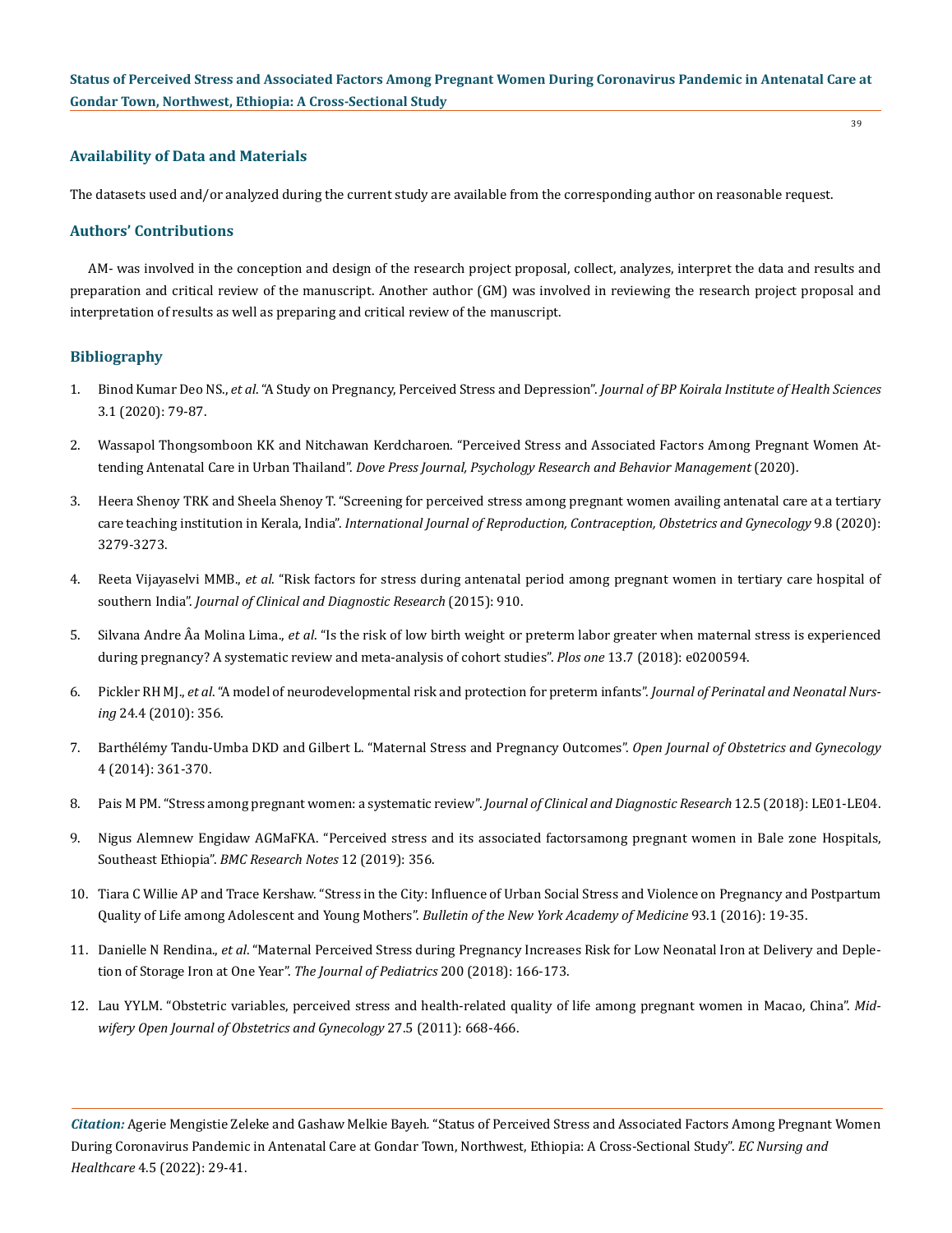- 40
- 13. [Vikram Patel AR and KS Jacob Marcus Hughes. "Effect of maternal mental health on infant growth in low income countries: new evi](https://www.ncbi.nlm.nih.gov/pmc/articles/PMC383383/)dence from South Asia". *British Medical Journal* [328.7443 \(2004\): 820-823.](https://www.ncbi.nlm.nih.gov/pmc/articles/PMC383383/)
- 14. [Kittikhun Tanpradit KK. "The Effect of Perceived Stress During Pregnancyon Preterm Birth".](https://pubmed.ncbi.nlm.nih.gov/32346315/) *Dove Press Journal: International Journal [of Women's Health](https://pubmed.ncbi.nlm.nih.gov/32346315/)* (2020).
- 15. Woods SM MJ., *et al*. "Psychosocial stress during pregnancy". *[American Journal of Obstetrics and Gynecology](https://pubmed.ncbi.nlm.nih.gov/19766975/)* 202.61 (2010): e1-7.
- 16. Boakye-Yiadom A., *et al*[. "Perceived stress and anxiety among Ghanaian pregnant women".](https://www.ajol.info/index.php/jmbs/article/view/127723) *Journal of Medical and Biomedical Sciences* [4 \(2015\): 29.](https://www.ajol.info/index.php/jmbs/article/view/127723)
- 17. Boakye-Yiadom SOSJBD., *et al*[. "Perceived stress and anxiety among Ghanaian pregnant women".](https://www.ajol.info/index.php/jmbs/article/view/127723) *Journal of Medical and Biomedical Sciences* [4.2 \(2015\): 29-37.](https://www.ajol.info/index.php/jmbs/article/view/127723)
- 18. Ahmed Waqas MZ., *et al*[. "Psychosocial predictors of antenatal stress in Pakistan: perspectives from a developing country".](https://www.ncbi.nlm.nih.gov/pmc/articles/PMC7079497/) *BMC Re[search Notes](https://www.ncbi.nlm.nih.gov/pmc/articles/PMC7079497/)* (2020).
- 19. Sarmasti NAS., *et al*[. "Comparing Perceived Social Support and Perceived Stress in Healthy Pregnant Women and Pregnant Women](https://pubmed.ncbi.nlm.nih.gov/31447505/)  with Preeclampsia". *[Ethiopian Journal of Health Sciences](https://pubmed.ncbi.nlm.nih.gov/31447505/)* 29.3 (2019).
- 20. Samuel Ginja KJ., *et al.* ["Rural-urban differences in the mental health of perinatal women: a UK-based cross-sectional study".](https://bmcpregnancychildbirth.biomedcentral.com/articles/10.1186/s12884-020-03132-2) *BMC [Pregnancy and Childbirth](https://bmcpregnancychildbirth.biomedcentral.com/articles/10.1186/s12884-020-03132-2)* 20 (2020): 464.
- 21. [Sethre-Hofstad LSK and Rice MA. "Attunement of maternal and child adrenocortical response to child challenge".](https://www.sciencedirect.com/science/article/abs/pii/S0306453001000774) *Psychoneuroendocrinology* [27.6 \(2002\): 731-747.](https://www.sciencedirect.com/science/article/abs/pii/S0306453001000774)
- 22. Abel Fekadu DadiI D ERM., *et al*[. "Effect of antenatal depression on adverse birth outcomes in Gondar town, Ethiopia: A community](https://pubmed.ncbi.nlm.nih.gov/32555631/)[based cohort study".](https://pubmed.ncbi.nlm.nih.gov/32555631/) *PLOS ONE* (2020).
- 23. [Zelalem Nigussie Azene HYY and Fantahun Ayenew Mekonnen. "Intimate partner violence and associated factors among pregnant](https://www.ncbi.nlm.nih.gov/pmc/articles/PMC6602189/)  [women attending antenatal care service in Debre Markos town health facilities, Northwest Ethiopia".](https://www.ncbi.nlm.nih.gov/pmc/articles/PMC6602189/) *PLOS ONE* (2019).
- 24. [Barry Bogin CV. "COVID-19, crisis, and emotional stress".](https://onlinelibrary.wiley.com/doi/full/10.1002/ajhb.23474) *American Journal of Human Biology* (2020): e23474.
- 25. [Mekonnen Tsehay AB and Mogesie Necho. "Factors Associated with Psychological Distress and Brief Resilient Coping Level During](https://www.ncbi.nlm.nih.gov/pmc/articles/PMC7751773/)  [the COVID-19 Pandemic Among Health-Care Professionals in Dessie, Ethiopia".](https://www.ncbi.nlm.nih.gov/pmc/articles/PMC7751773/) *Dove Press Journal, Psychology Research and Behavior [Management](https://www.ncbi.nlm.nih.gov/pmc/articles/PMC7751773/)* (2020).
- 26. Zelalem Nigussie Azene MWM., *et al*[. "Adherence towards COVID-19 mitigation measures and its associated factors among Gondar](https://pubmed.ncbi.nlm.nih.gov/33378332/)  [City residents: A community-based cross-sectional study in Northwest Ethiopia".](https://pubmed.ncbi.nlm.nih.gov/33378332/) *Plos One* (2020).
- 27. Shasha Cui LZ., *et al*[. "Experiences and Psychological Adjustments of Nurses Who Voluntarily Supported COVID-19 Patients in Hubei](https://pubmed.ncbi.nlm.nih.gov/33312005/)  Province, China". *[Dove Press Journal, Psychology Research and Behavior Management](https://pubmed.ncbi.nlm.nih.gov/33312005/)* (2020).
- 28. Wei SQ., *et al*[. "The impact of COVID-19 on pregnancy outcomes: a systematic review and meta-analysis".](https://pubmed.ncbi.nlm.nih.gov/33741725/) *CMAJ: Canadian Medical As[sociation Journal = Journal De l'Association Medicale Canadienne](https://pubmed.ncbi.nlm.nih.gov/33741725/)* 193.16 (2021): E540-E548.
- 29. Wilkinson M., *et al*[. "The impact of COVID-19 on pregnancy outcomes in a diverse cohort in England".](https://www.nature.com/articles/s41598-022-04898-5.pdf?origin=ppub) *Scientific Reports* 12.1 (2020): [942.](https://www.nature.com/articles/s41598-022-04898-5.pdf?origin=ppub)